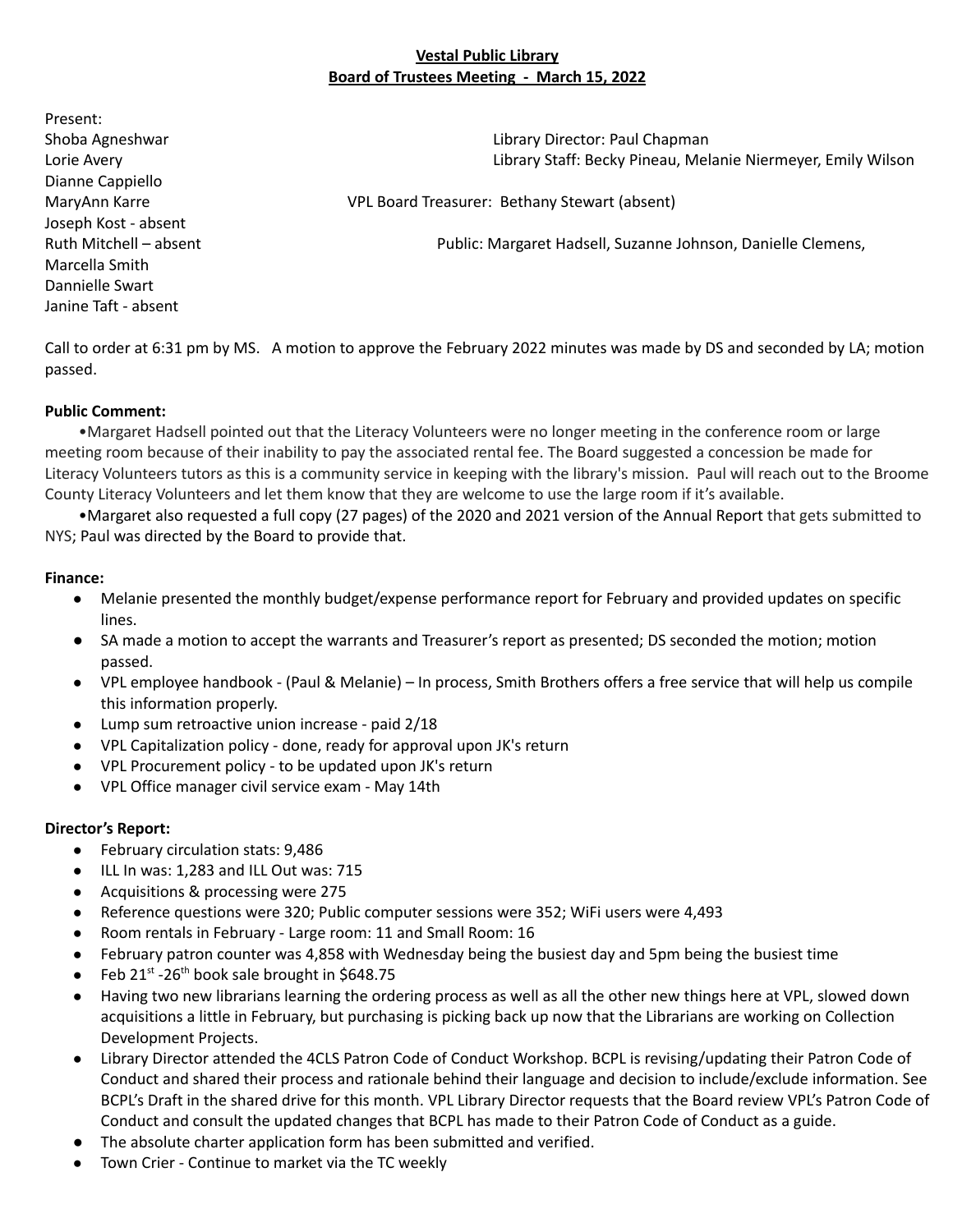- VPL Community Brew Cafe (donation based) is now open
- VPL Community Arts new monthly program A monthly art show hosted by VPL featuring local 2-d and 3-d artists. To increase the art literacy, art awareness, and art appreciation of the Vestal community. To provide an engaging forum for discussion and communication. To give community patrons a place to showcase art.

## **STAFF**

- DC made a motion to hire Gustav Gebbie as a Page at 12 hours per week at a rate of \$13.20/hr; MK seconded the motion; motion passed
- Outreach to Vestal Schools The Librarians have reached out to the Vestal High School and will be meeting with the School Librarian as well as doing a tabling event.
- Adult Nonfiction Collection Development Project
- Adult & YA Graphic Novel Relocation (Complete)

# **Adult Programming:**

PAST ADULT PROGRAMMING:

- 2/5 Cozy Community Connection (ALL AGES) In-Person, in-library program (30 attendees)
- 2/9 Mad for Art (Hybrid) Large Meeting Room (12 In-person; 4 virtual attendees)
- 2/12/22 CVRC Fixer Mixer Large Meeting Room (15 attendees)
- 2/14/22 Valentines Partner Yoga Large Meeting Room (7 attendees)
- 2/16/22 Book Club The Giver of Stars by Jojo Moyes Conference Room (3 attendees)
- 2/16/22 Friends of Vestal Public Library @ 6:00 PM In-Library Program (11 attendees)
- 2/17/22 Yin Yoga (10 attendees)
- 2/19/22 Gardening Club Seed Library 2022 (4 attendees)
- 2/22/22 Java Joe Jammers CANCELED DUE TO ILLNESS
- $\bullet$  2/24/22 Yin Yoga (8 attendees)
- 3/1 MARCH LUCK OF THE DRAW (Display)
- 3/3/22 Yin Yoga (7 attendees)
- 3/5/22 Learn Porcelain Painting Collaborative Event with NY Porcelain Artists Group & VPL Mad 4 Art (7 attendees)
- 3/5 Cozy Community Connection (ALL AGES) In-Person, in-library program (15 attendees)
- 3/9/22 Storybook Arts: Illustrating Like the Illustrators: CANCELED Due to Weather
- 3/10 Yin Yoga Large Meeting Room (7 attendees)

UPCOMING PROGRAMMING:

- $\bullet$  3/19 GARDENING CLUB CLASS @ 10:00 AM
- 3/19 COMMUNITY VOLUNTEER REPAIR CENTER @ 12:00 PM
- 3/23 VPL Book Club The Weight of Ink by Rachel Kadish
- 3/25 & 3/26 HARRY POTTER ESCAPE ROOM Waitlist 69 Teams Signed up so far
- Binghamton Philharmonic Lecture/Talk with Music Director Daniel Hege April 20 6PM
- April 22-30 Earth Week 13th Annual Neighborhood Forest Free Tree Program 28 families have signed up and we will be giving away 53 trees.

## **Youth Department:**

- 2/8 STORYTIME (PRESCHOOL Ages 0-5) (13 attendees)
- 2/9 ILLUSTRATING LIKE THE ILLUSTRATORS (Ages 5-10) led by Marcia C. (12 attendees)
- $\bullet$  2/26 LEGO CLUB (ELEMENTARY Ages 6-11) 20
- 2/16 PAJAMA STORYTIME (PRESCHOOL Ages 0-5) –
- $\bullet$  2/17 TINY TOTS STORYTIME (Ages 0-3) -
- 2/23 LEGO CLUB (ELEMENTARY Ages 6-11) No longer requiring registrations, extended program by 1 hour, may have program 2x a month to meet demand
- 2/23 I'D RATHER READ YA BOOK CLUB (virtual) Book club between JC,VE, EN libraries. Book club is for anyone who love YA books teens 15+ and adults (8 attendees)
- 2/24 TINY TOTS STORYTIME (Ages 0-3) (14 attendees)
- 3/3/22 TINY TOTS STORYTIME (Ages 0-3) (16 attendees)
- 3/2 3/17 VPLYS St. Patrick's Scavenger Hunt (All Ages) (46 complete so far)